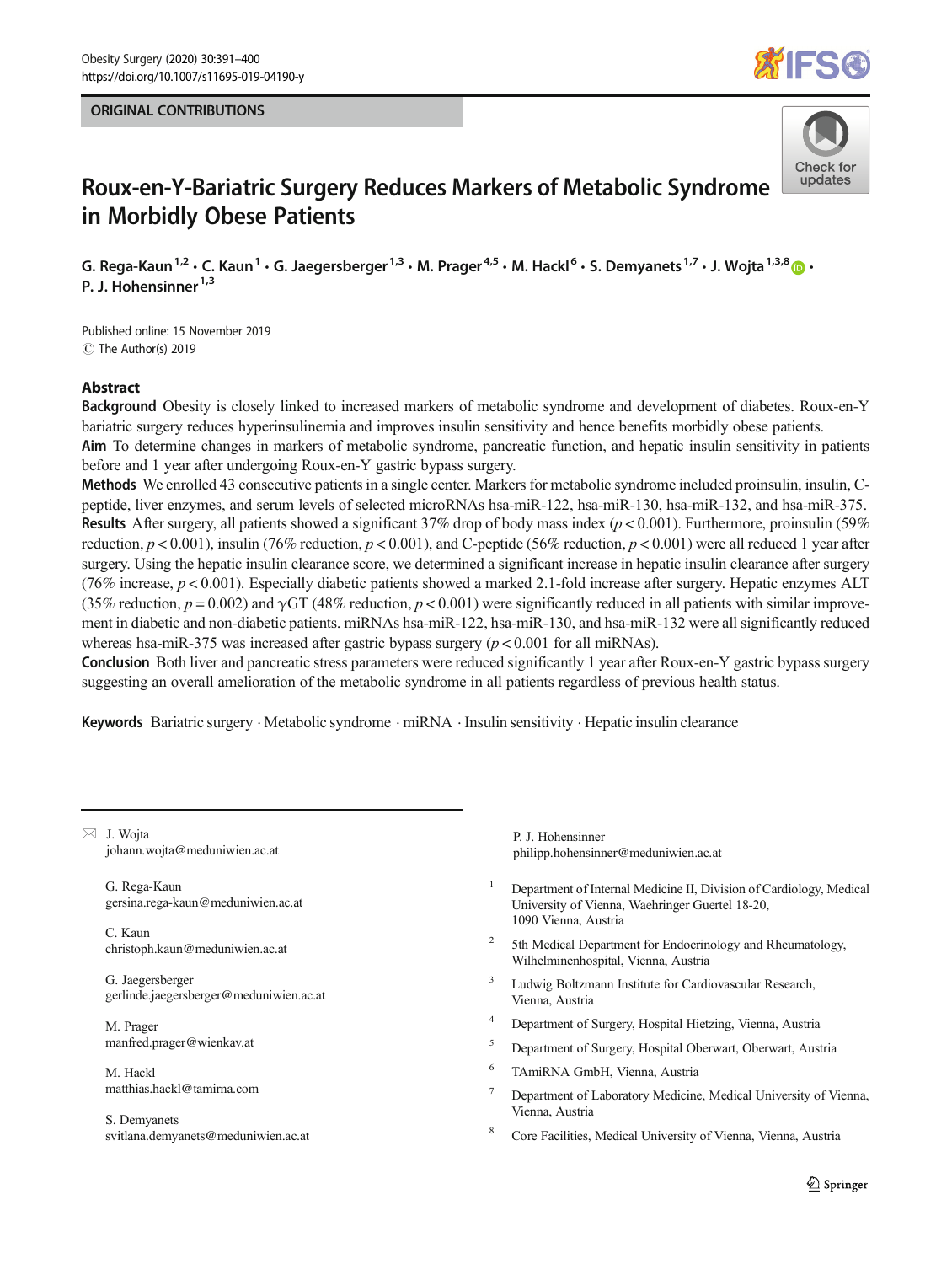#### <span id="page-1-0"></span>Introduction

Increased risk of developing type 2 diabetes is linked to an accumulation of several metabolic abnormalities [\[1](#page-8-0)]. Among them, insulin resistance and hyperinsulinemia are the core and fundamental sign of metabolic syndrome [[2\]](#page-8-0). Besides insulin resistance, also markers of systemic inflammation, hypercoagulability, and increased liver enzymes are considered part of the metabolic syndrome [\[1](#page-8-0)]. Obesity is closely linked to markers of the metabolic syndrome and the development of type 2 diabetes [\[3\]](#page-8-0). A hallmark of insulin resistance in obesity is hyperinsulinemia and the interplay between increased insulin secretion and insulin resistance either due to a compensatory mechanism or secondary resistance development [\[4](#page-8-0), [5\]](#page-8-0). The clearance of insulin is mainly by the liver and therefore hepatic insulin clearance contributes to the circulating levels of insulin [\[6](#page-8-0)]. Bariatric surgery has become an effective treatment for morbid obesity including an improvement in glucose metabolism, insulin resistance, and reduction of proinsulin levels [[7](#page-8-0)–[10](#page-8-0)]. In addition to changes in the metabolic syndrome, bariatric surgery is also associated with a reduced in-flammatory profile and amelioration of coagulation [\[11](#page-8-0), [12\]](#page-8-0).

When analyzing the pancreas in obesity, pancreatic fat accumulation is thought to accompany beta cell failure at least in animal models [\[13](#page-8-0)]. Recent data described a normalization of pancreatic volume and steatosis in morbidly obese patients following Roux-en-Y gastric bypass (RYGB) surgery [[14](#page-8-0)]. Under normal physiologic conditions, insulin biosynthesis is a multi-step process beginning with a pre-prohormone which is converted in the rough endoplasmatic reticulum to proinsulin within beta cells [[15](#page-8-0)]. Glucose is both an inducer for proinsulin biosynthesis and for regulation of insulin secretion [\[16\]](#page-8-0). Due to the increased metabolic load and insulin resistance caused by obesity, resulting pressure on the beta cell for increased insulin production can lead to the development of a variety of beta cell stresses [[17\]](#page-8-0). This can lead to an increased release of unprocessed proinsulin in type 2 diabetes [\[18](#page-8-0)]. Increased proinsulin secretion can therefore be a biomarker for beta cell dysfunction [[19](#page-8-0)]. Besides pancreatic dysfunction, morbid obesity is also associated with liver dysfunction which can be ameliorated by RYGB surgery [\[20](#page-8-0)]. This liver dysfunction could further link back to increased insulin levels as hepatic clearance of insulin is reduced during obesity [[1\]](#page-8-0).

Besides classical laboratory parameters and protein data, also circulating micro-ribonucleic acids (miRNAs) are potential sensors of organ function. miRNAs are small, non-coding RNAs that bind to the 3′ untranslated region of mRNAs of specific genes to prevent their translation [\[21](#page-8-0)]. They act as post-transcriptional regulators of gene expression [[22\]](#page-8-0). As such, miRNAs regulate a multitude of processes, especially as miRNAs have numerous mRNA targets. Based on active or passive release from cells into the circulation and the fact that some miRNAs are closely connected to the function of specific organs, they are considered potentially important minimal-invasive biomarkers.

Within our study, we analyzed changes associated with the metabolic syndrome 1 year after RYGB surgery. We determined markers for insulin sensitivity both from the pancreas and the liver. We further evaluated the expression profile of the selected miRNAs hsa-miR-122, hsa-miR-130, hsa-miR-132, and hsa-miR-375 for the study of hepatic and pancreatic changes after surgery.

## **Methods**

#### Patient Recruitment and Sampling

This was a single-center, prospective observational study with the same surgeon responsible for all surgical interventions. Study participants were enrolled after selection for RYGB surgery following the respective guidelines [[23](#page-8-0)]. All procedures were performed by the same surgical team (M.P.) using a laparoscopic approach. Roux-en-Y gastric bypass consists of a longitudinal 30–40-ml gastric pouch which was anastomosed end-to-side with the jejunal limb using a circular anastomotic stapler with a diameter of 21 mm and a latero-lateral jejuno-jejunal anastomosis resulting in a biliopancreatic limb of approximately 100 cm and an alimentary limb of approximately 150 cm [[24\]](#page-8-0). The bypass surgery was done in a standardized technique; there were no individual adjustments to any kind of patient particularity. Patients were selected for the study on a consecutive basis if participating in the 12 months follow-up. A total of 26 additional patients did not participate in the 1 year follow-up but were present for a 6 months followup. All patients were Caucasian in accordance with the patient population in the recruiting hospital. Before surgery and at the 1 year follow-up visit, venous blood was drawn from the antecubital vein. After centrifugation (2800 rpm, 20 min), plasma and serum samples were stored at − 80 °C in multiple aliquots. Diabetic patients were defined as subjects already on anti-diabetic medication (metformin, sulfonylureas, and dipeptidyl peptidase 4 inhibitors were in use in the current patient cohort). Furthermore, remaining individuals underwent an oral glucose tolerance test to define their diabetic status identifying two patients with diabetes not known and not treated previously.

#### Protein Determination

Concentrations of high-sensitive C-reactive protein (hs-CRP) were measured using particle enhanced immunoturbidimetric assay on cobas® 8000 modular analyzer (Cardiac C-Reactive Protein (Latex) High Sensitive, Roche Diagnostics, Germany). Concentrations of glucose, insulin, and C-peptide were measured at the Department of Laboratory Medicine,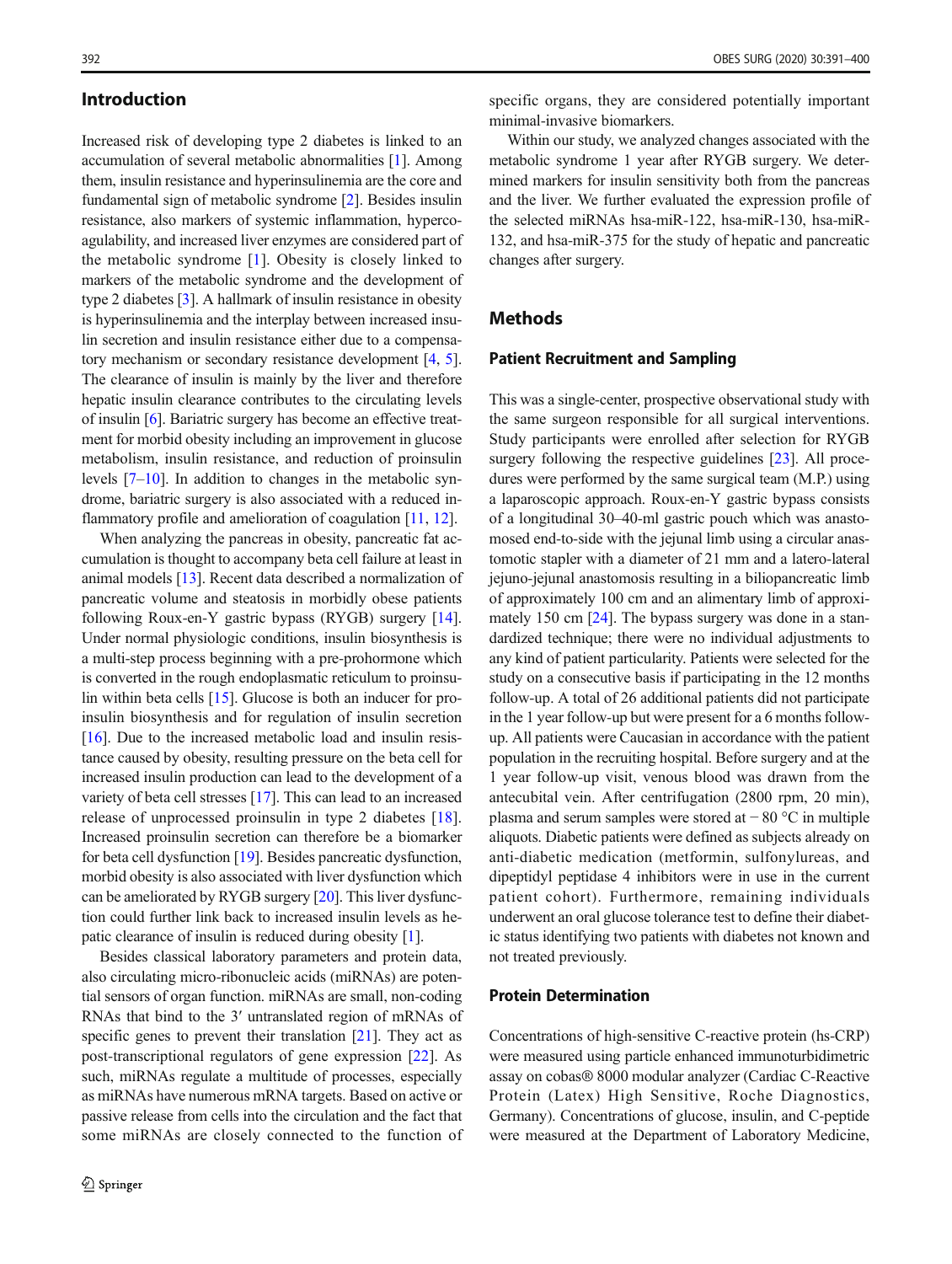Medical University of Vienna. Insulin and C-peptide concentrations were determined using Electro-chemiluminescence immunoassay (ECLIA) on cobas® e analyzer (Roche Diagnostics). Concentrations of glucose were analyzed using the hexokinase method on cobas® 8000 modular analyzer (Roche Diagnostics). Levels of proinsulin (Biotechne, USA), neuregulin (NRG)-4 (Abbexa, UK), total glucagon-like peptide-(GLP-) 1 (Mercodia, Sweden), and interleukin- (IL-) 10 (Thermo Fisher, USA) were determined by ELISA. Aspartate transaminase (AST), alanine transaminase (ALT), and  $\gamma$ -glutamyltransferase ( $\gamma$ GT) were determined using routine assays on a cobas® 501 instrument (Roche Diagnostics).

#### miRNA Isolation and Determination

miRNAs were isolated and determined as published previously [[11](#page-8-0)]. Briefly, total RNAs including miRNAs were extracted from 200 μl of EDTA plasma using an automated Maxwell system (Promega, USA) with the respective miRNA isolation kit (miRNA tissue lysis kit, Promega). Three synthetic spikein controls (Exiqon, Denmark) were added to the lysis buffer prior to isolation in order to monitor RNA extraction efficiency. Two microliter of total RNAwas converted to cDNA using the universal cDNA synthesis kit II (Exiqon) at 42 °C for 60 min, followed by inactivation at 95 °C for 5 min. One microliter of cel-miR-39 was added to monitor the efficiency of reverse transcription. qPCR was set up in 10 μl reactions using ExiLENT SYBR® Green Mastermix (Exiqon) and LNA microRNA primer assays (Exiqon). PCR conditions were 95 °C for 10 min of activation followed by 45 cycles of denaturation (95 °C, 10 s) and annealing/elongation (60 °C, 60 s), and melting curve analysis. PCR amplification and fluorescence detection were performed on a Roche LightCycler 480 II in 96-well plates. Hemolysis was checked using the ratio of miR-23a-3p vs. miR-451a, as described previously [[25](#page-8-0)].

#### **Statistics**

Homeostasis model assessment 1 (HOMA1) index [[26](#page-8-0)] and quantitative insulin sensitivity check index (QUICKI) [[27\]](#page-8-0) were calculated as described in the literature. To estimate the rate of hepatic clearance of insulin, we calculated the ratio of C-peptide and insulin as suggested [\[28\]](#page-8-0). Statistical calculations were performed using SPSS 25 (IBM, USA). Correlations are given using the Pearson correlation factor R and were considered significant at  $p \le 0.05$ . Changes were calculated by Wilcoxon rank test with significance assumed at  $p \leq 0.05$  after testing parameters with a Kolmogorov-Smirnov test. Ratios were calculated by dividing the 1 year post surgery value by the pre-surgery value.

#### Results

To evaluate changes in metabolic syndrome–associated parameters in morbidly obese patients and their changes after RYGB surgery, we included a total of 43 patients undergoing bariatric surgery. Clinical parameters before and after surgery are given in Table 1. The median age before surgery was 45.8 years with a majority of female participants (29 participants, 67%). Of the 43 patients, 17 (40%) reported with diabetes. Overall, laboratory parameters were mostly within the high range of normal values. After surgery, we observed a massive change for most of the analyzed parameters (Table [2\)](#page-3-0). As expected, both weight and BMI dropped massively and significantly from a median BMI of 43.4 to 27.2  $(p < 0.001)$ . Cholesterol and LDL were reduced and HDL slightly increased 1 year after bariatric surgery. In parallel inflammation measured via hs-CRP dropped by a median of 88% and the anti-inflammatory marker IL-10 increased by 83% 1 year after surgery. The adipokine neuregulin-4, which is associated with metabolism in animal models, remained unchanged by the procedure [\[29\]](#page-8-0). In addition, baseline levels of the postprandial GLP-1 were unaltered in the overall population. In contrast, proinsulin, insulin, and C-peptide levels dropped significantly by 59%, 76%, and 56%, respectively, after surgery. This resulted in a similarly robust 81% drop in HOMA1 and a slight increase in QUICKI by 26%. When comparing the top 20% of patients regarding weight loss with the bottom 20%, we found that patients with high weight loss showed a stronger reduction of insulin levels compared with patients with only low weight loss ( $p = 0.024$ ). No effect was observed for proinsulin or C-peptide. Hepatic insulin clearance score (HICS) was increased by 76% suggesting improved hepatic insulin clearance. Interestingly, of all the tested parameters, only relative changes of proinsulin correlated with a reduction of BMI ( $R = 0.355$ ,  $p = 0.02$ ) whereas changes of the remaining parameters were not associated with changes in BMI. The correlation of proinsulin with BMI was only

Table 1 General patient population

| Age at start    | Median 45.8     | IQR 23.7      |
|-----------------|-----------------|---------------|
| <b>Sex</b>      | Female 29 (67%) | Male 14 (33%) |
| <b>Diabetic</b> | $17(40\%)$      |               |
| Hypertension    | 24(43%)         |               |
| Medication      | Before surgery  | After surgery |
| <b>Statins</b>  | 11 $(26%)$      | 5(12%)        |
| Antidiabetics   | 13 $(30\%)$     | 2(5%)         |
| Insulin         | 2(5%)           | $1(2\%)$      |
| ACE-inhibitors  | 23 (53%)        | 13 (30%)      |
| Beta blockers   | 11 $(26%)$      | 5(12%)        |
|                 |                 |               |

Characteristics of the study population regarding their starting baseline characteristics and medication including changes in medication 1 year after bariatric surgery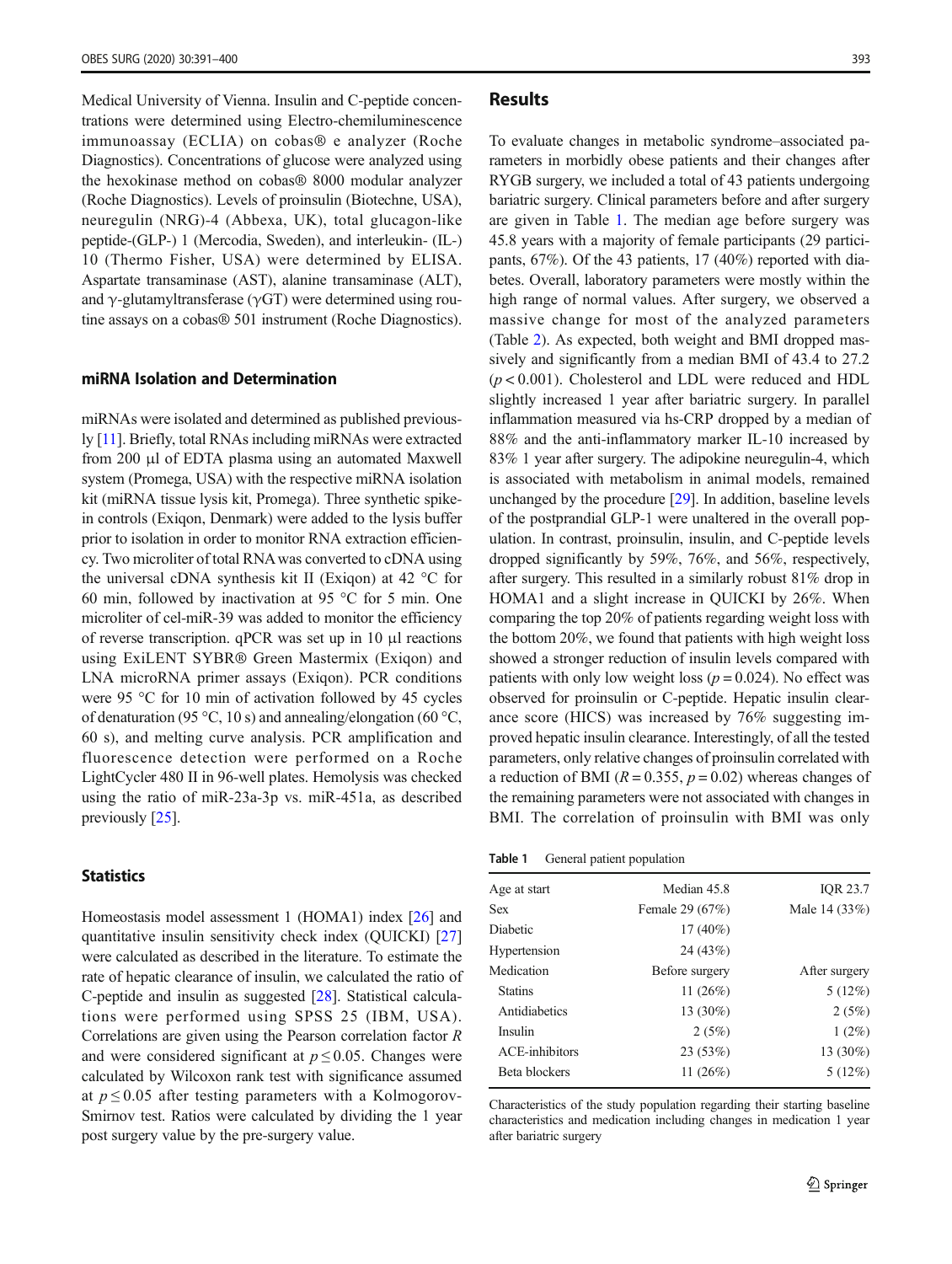<span id="page-3-0"></span>Table 2 Patient characteristics before and 1 year after bariatric surgery

|                       | Before surgery |                |        | After surgery  |       |              |             |  |  |  |  |  |  |
|-----------------------|----------------|----------------|--------|----------------|-------|--------------|-------------|--|--|--|--|--|--|
|                       | Median         | IQR            | Median | IQR            | Delta | IQR          | $p$ value   |  |  |  |  |  |  |
| Weight (kg)           | 126            | 29             | 81     | 21             | 0.63  | 0.12         | p < 0.001   |  |  |  |  |  |  |
| BMI                   | 43.4           | 5.5            | 27.2   | 4.7            | 0.63  | $\mathbf{0}$ | p < 0.001   |  |  |  |  |  |  |
| Cholesterol (mg/dl)   | 173            | 30             | 148    | 42             | 0.87  | 0.21         | p < 0.001   |  |  |  |  |  |  |
| $HDL$ (mg/dl)         | 44             | 12             | 54     | 18             | 1.22  | 0.35         | p < 0.001   |  |  |  |  |  |  |
| $LDL$ (mg/dl)         | 95             | 32             | 75     | 32             | 0.81  | 0.34         | p < 0.001   |  |  |  |  |  |  |
| hs-CRP (mg/dl)        | 0.47           | 0.65           | 0.06   | 0.2            | 0.12  | 0.26         | p < 0.001   |  |  |  |  |  |  |
| IL-10 $(pg/ml)$       | 1.31           | 1.15           | 1.95   | 2.3            | 1.83  | 2.9          | p < 0.001   |  |  |  |  |  |  |
| $NRG-4$ (ng/ml)       | 0.68           | 0.36           | 0.6    | 0.2            | 0.98  | 0.47         | $p = 0.214$ |  |  |  |  |  |  |
| $GLP-1$ (pmol/l)      | 2.45           | 2.44           | 1.47   | 3.48           | 0.76  | 2.72         | $p = 0.530$ |  |  |  |  |  |  |
| Glucose $(mg/dl)$     | 99             | 45             | 87     | 14             | 0.87  | 0.35         | p < 0.001   |  |  |  |  |  |  |
| Proinsulin (pM)       | 10.78          | 10.96          | 4.86   | $\overline{4}$ | 0.41  | 0.36         | p < 0.001   |  |  |  |  |  |  |
| Insulin $(U/ml)$      | 23.9           | 20.4           | 4.8    | 6.5            | 0.24  | 0.16         | p < 0.001   |  |  |  |  |  |  |
| $C$ -Peptid $(ng/ml)$ | 4.2            | $\overline{2}$ | 1.9    | 1.2            | 0.44  | 0.19         | p < 0.001   |  |  |  |  |  |  |
| HOMA1                 | 5.33           | 7.63           | 1.12   | 1.5            | 0.19  | 0.2          | p < 0.001   |  |  |  |  |  |  |
| <b>OUICKI</b>         | 0.3            | 0.05           | 0.38   | 0.1            | 1.26  | 0.21         | p < 0.001   |  |  |  |  |  |  |
| <b>HICS</b>           | 0.19           | 0.11           | 0.38   | 0.1            | 1.76  | 0.9          | p < 0.001   |  |  |  |  |  |  |

Characteristics of study subjects before and 1 year after bariatric surgery. Values are given in median including the interquartile range (IQR). Delta values represent fold changes in values after surgery divided by values before surgery. BMI body mass index, HDL high-density lipoprotein, LDL low-density lipoprotein, hs-CRP high-sensitive C-reactive protein, IL-10 interleukin 10, NRG-4 neuregulin 4, GLP-1 glucagon-like peptide-1, HOMA1 homeostasis model assessment 1, QUICKI quantitative insulin sensitivity check index, HICS hepatic insulin clearance score. Statistical significance was determined using a Wilcoxon rank test;  $p \le 0.05$  was considered significant

observed in diabetic patients ( $R = 0.525$ ,  $p = 0.031$ ) and not in non-diabetic patients ( $R = 0.152$ ,  $p = 0.458$ ). When analyzing correlations among insulin, proinsulin, and C-peptide, we found correlations of insulin with C-peptide  $(R = 0.786,$  $p < 0.001$ ) and glucose ( $R = 0.485$ ,  $p = 0.001$ ) but not with proinsulin ( $R = 0.102$ ,  $p = 0.513$ ) before surgery whereas all parameters correlated with insulin after RYGB surgery (Cpeptide:  $R = 0.819$ ,  $p < 0.001$ ; glucose:  $R = 0.351$ ,  $p = 0.021$ ; proinsulin:  $R = 0.554$ ,  $p < 0.001$ ). Of note, similar changes were observed in patients undergoing a 6-month follow-up (Table 3).

In order to better evaluate differences in diabetic and nondiabetic patients, we determined the respective changes according to the initial diabetic status of the respective patient (Table [4\)](#page-4-0). Before surgery, we did not find differences between non-diabetic and diabetic patients regarding weight, BMI, cholesterol, HDL, LDL, hs-CRP, GLP-1, and IL-10. Interestingly, also NRG-4 was not different in our cohort. In contrast, we found significant differences in metabolic syndrome parameters as expected. Of note, proinsulin did not differ between non-diabetic and diabetic patients before surgery whereas hepatic insulin clearance was significantly higher in non-diabetic patients. After surgery, we found that diabetic patients still displayed higher insulin and C-peptide levels. However, hepatic insulin clearance was similar in nondiabetic and diabetic patients. When analyzing the relative change of values before and after bariatric surgery in dependence of diabetic status, we observed reduced loss of weight and hence BMI in diabetic patients. However, when comparing diabetic and non-diabetic patients, glucose levels were reduced more significantly in diabetic patients together with an increase in hepatic insulin clearance, which, however, did not reach statistical significance.

Table 3 Patient characteristics 6 months after bariatric surgery

| Median | IQR  | Median         | IQR  | $p$ value     |
|--------|------|----------------|------|---------------|
| 129    | 20   | 91.12          | 19   | < 0.001       |
| 44.9   | 3.4  | 30.9           | 5.5  | < 0.001       |
| 0.69   | 0.89 | 0.21           | 0.36 | < 0.001       |
| 93     | 15   | 86             | 17   | 0.017         |
| 18.6   | 11.1 | 7.1            | 4    | < 0.001       |
| 3.65   | 2.5  | 2.1            | 0.72 | < 0.001       |
| 4.1    | 3.8  | 1.5            | 1.2  | < 0.001       |
| 0.31   | 0.04 | 0.36           | 0.05 | < 0.001       |
| 0.19   | 0.11 | 0.29           | 0.12 | < 0.001       |
|        |      | Before surgery |      | After surgery |

Characteristics of an additional 26 patients undergoing a 6-month followup but not a 1-year follow-up are given in Table 3. Statistical significance was determined using a Wilcoxon rank test;  $p \leq 0.05$  was considered significant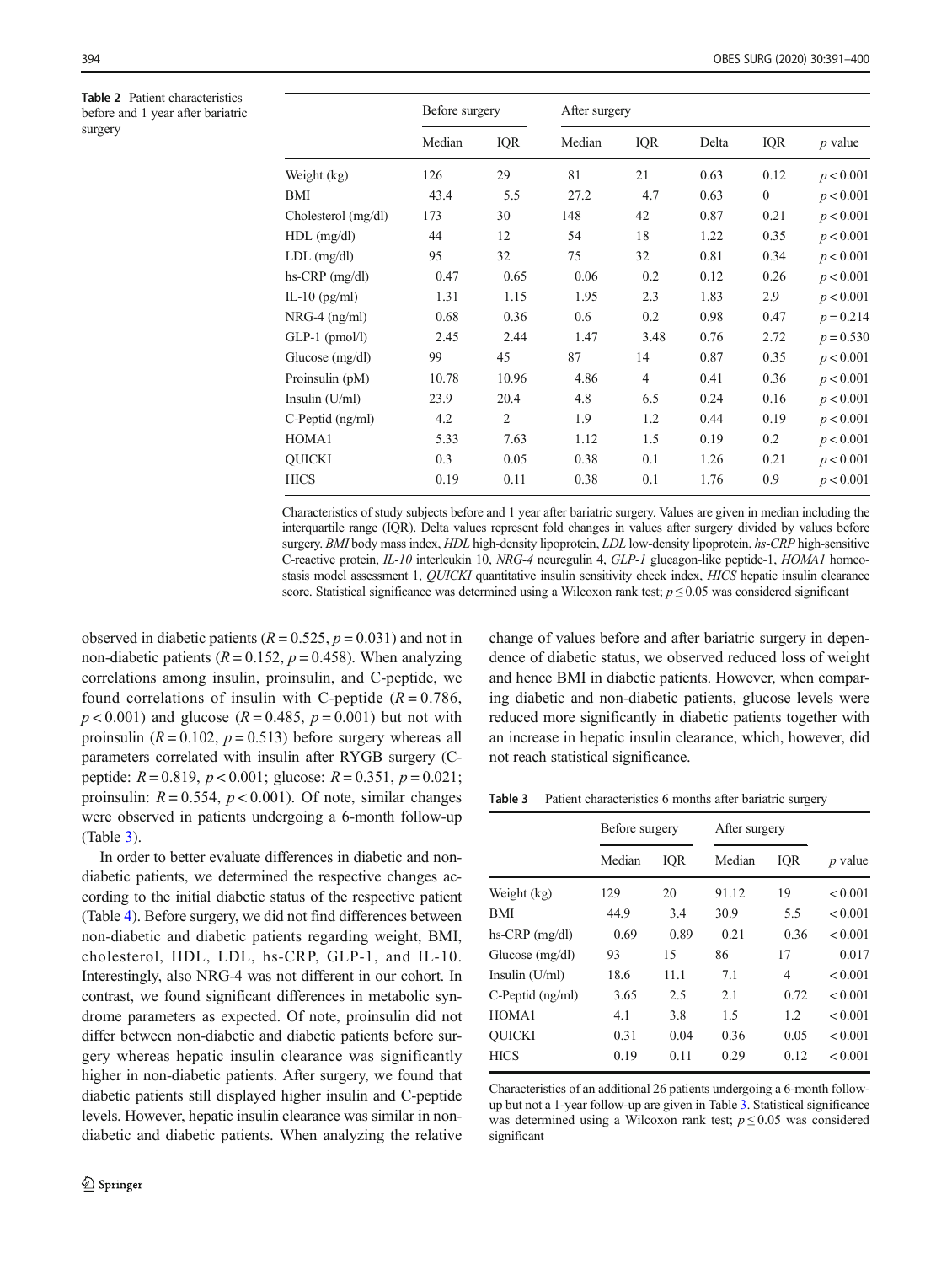<span id="page-4-0"></span>

|                                                                                                                                                                                                                                                                                 | Non-Diabetic    |                          | Diabetic       |                 |           | Non-Diabetic  |                         | Diabetic                                                                                                                                  |                         |                        | Non-diabetic |                  | Diabetic |                |           |
|---------------------------------------------------------------------------------------------------------------------------------------------------------------------------------------------------------------------------------------------------------------------------------|-----------------|--------------------------|----------------|-----------------|-----------|---------------|-------------------------|-------------------------------------------------------------------------------------------------------------------------------------------|-------------------------|------------------------|--------------|------------------|----------|----------------|-----------|
|                                                                                                                                                                                                                                                                                 | Before surgery  | IQR                      | Before surgery | g               | p value   | After surgery | QR                      | After surgery                                                                                                                             | iqr                     | $\boldsymbol{p}$ value | Delta        | IQR              | Delta    | IQR            | $p$ value |
| Weight (kg)                                                                                                                                                                                                                                                                     | 126.5           | $\overline{\mathcal{E}}$ | 125            | $\overline{34}$ | 0.494     | 76.5          | $\overline{\mathsf{C}}$ | 84                                                                                                                                        | 23                      | 0.326                  | 6.6          | 0.09             | 0.69     | $\overline{c}$ | 0.011     |
| BMI                                                                                                                                                                                                                                                                             | 43.5            | 5.8                      | 42.3           | 6.7             | 0.434     | 26.6          | 4.6                     | <b>167</b>                                                                                                                                | $\overline{z}$          | 0.069                  | 0.6          | 0.09             | 0.69     | $\overline{c}$ | 0.011     |
| Cholesterol (mg/dl)                                                                                                                                                                                                                                                             | 178.5           | 32                       | 168            | $\delta$        | 0.285     | 147           | $\overline{d}$          | 52                                                                                                                                        | 51                      | 0.921                  | 0.87         | 0.18             | 0.91     |                | 0.709     |
| HDL (mg/dl)                                                                                                                                                                                                                                                                     | 44.5            | Ó                        |                | $\overline{1}$  | 0.253     | 55            | $\overline{9}$          | 54                                                                                                                                        | $\overline{15}$         | 0.526                  | 1.22         | 0.36             | 1.19     | 0.8            | 0.882     |
| LDL (mg/dl)                                                                                                                                                                                                                                                                     | 102             | 33                       | 92             | $\overline{20}$ | 0.205     | 75.5          | 29                      | 68                                                                                                                                        | 39                      | 0.794                  | 0.8          | 0.27             | 0.71     | 0.4            | 0.495     |
| hs-CRP (mg/dl)                                                                                                                                                                                                                                                                  | 0.49            | 0.66                     | 0.46           | 0.6             | 0.584     | 0.09          | 0.24                    | 0.03                                                                                                                                      | 0.17                    | 0.327                  | 0.14         | 0.26             | 0.09     | 0.3            | 0.728     |
| $IL-10$ (pg/ml)                                                                                                                                                                                                                                                                 | 1.15            | 1.09                     | 1.31           | $1.9$<br>0.4    | 0.813     | 1.77          | 3.05                    | 2.12                                                                                                                                      | 1.73                    | 0.645                  | 1.92         | 2.56             | 1.8      | 4.5            | 0.901     |
| $NRG-4$ (ng/ml)                                                                                                                                                                                                                                                                 | $0.7\,$         | 0.38                     | 0.64           |                 | 0.479     | 0.59          | 0.22                    | 0.63                                                                                                                                      | 0.31                    | 0.51                   | 0.96         | 0.49             | 1.03     | 0.4            | 0.32      |
| $GLP-1$ (pmol/l)                                                                                                                                                                                                                                                                | 2.26            | 2.42                     | 2.74           | 4.03            | 0.069     | 1.47          | 2.94                    | 1.28                                                                                                                                      | 6.34                    | 0.617                  | 1.01         | 2.79             | 0.59     | 2.2            | 0.407     |
| Glucose (mg/dl)                                                                                                                                                                                                                                                                 | $\overline{91}$ | $\frac{13}{2}$           | 133            | 81              | (0.001    | 84.5          | $\infty$                | $\overline{56}$                                                                                                                           | $\overline{30}$         | 0.101                  | 0.92         | 0.19             | 0.68     | 0.4            | 0.003     |
| Proinsulin (pM)                                                                                                                                                                                                                                                                 | 9.86            | 9.62                     | 12.05          | $\overline{1}$  | 0.308     | 4.57          | 2.68                    | 5.83                                                                                                                                      | 6.82                    | 0.118                  | 0.4          | 0.45             | 0.41     | 0.5            | 0.901     |
| Insulin (U/ml)                                                                                                                                                                                                                                                                  | 16.15           | 20.3                     | 33.4           | 22              | 0.003     | 4.4           | 4.5                     | 7.4                                                                                                                                       | $\mathsf{S}.\mathsf{S}$ | 0.043                  | 0.22         | 0.16             | 0.26     | 0.2            | 0.766     |
| C-Peptid (ng/ml)                                                                                                                                                                                                                                                                | $\frac{1}{4}$   | $\overline{C}$           | 4.7            | 2.8             | 0.33      | 1.65          | 0.75                    | 2.3                                                                                                                                       | 1.5                     | 0.003                  | 0.44         | 0.24             | 0.49     | 0.2            | 0.297     |
| HOMA <sub>1</sub>                                                                                                                                                                                                                                                               | 3.47            | 3.2                      | $\Xi$          | $\equiv$        | p < 0.001 | 0.97          | 1.03                    | 1.37                                                                                                                                      | 2.08                    | 0.025                  | 0.23         | $0.\overline{3}$ | 0.16     | 0.2            | 0.037     |
| QUICK                                                                                                                                                                                                                                                                           | 0.32            | 0.04                     | 0.27           | $\circ$         | p < 0.001 | 0.39          | 0.07                    | 0.36                                                                                                                                      | 0.07                    | 0.025                  | 1.24         | 0.2              | 1.26     | 0.2            | 0.18      |
| HICS                                                                                                                                                                                                                                                                            | 0.23            | 0.12                     | 0.15           | $\overline{c}$  | 0.044     | 0.37          | 0.15                    | 0.38                                                                                                                                      | 0.14                    | 0.568                  | 69           | 0.81             | 2.1      | $\mathbf{r}$   | 0.059     |
|                                                                                                                                                                                                                                                                                 |                 |                          |                |                 |           |               |                         |                                                                                                                                           |                         |                        |              |                  |          |                |           |
| Patients were divided into diabetic and non-diabetic according to their status before surgery. All self-reported non-diabetic patients underwent oral glucose tolerance test to re-evaluate diabetic status. Delta                                                              |                 |                          |                |                 |           |               |                         |                                                                                                                                           |                         |                        |              |                  |          |                |           |
| values represent fold changes in values after surgery divided by values before surgery. Given p values are for comparison of the non-diabetic and diabetic group at the given time point. Values are given as<br>median and interquartile range (IQR). BMI body mass index, HDL |                 |                          |                |                 |           |               |                         | . high-density lipoprotein, LDL low-density lipoprotein, hs-CRP high-sensitive C-reactive protein, IL-10 interleukin 10, NRG-4 neuregulin |                         |                        |              |                  |          |                |           |
| 4, GLP-1 glucagon-like peptide-1, HOMA1 homeostasis model<br>determined using a Wilcoxon rank test; $p \le 0.05$ was considered                                                                                                                                                 |                 |                          |                | significant     |           |               |                         | assessment 1, QUICKI quantitative insulin sensitivity check index, HICS hepatic insulin clearance score. Statistical significance was     |                         |                        |              |                  |          |                |           |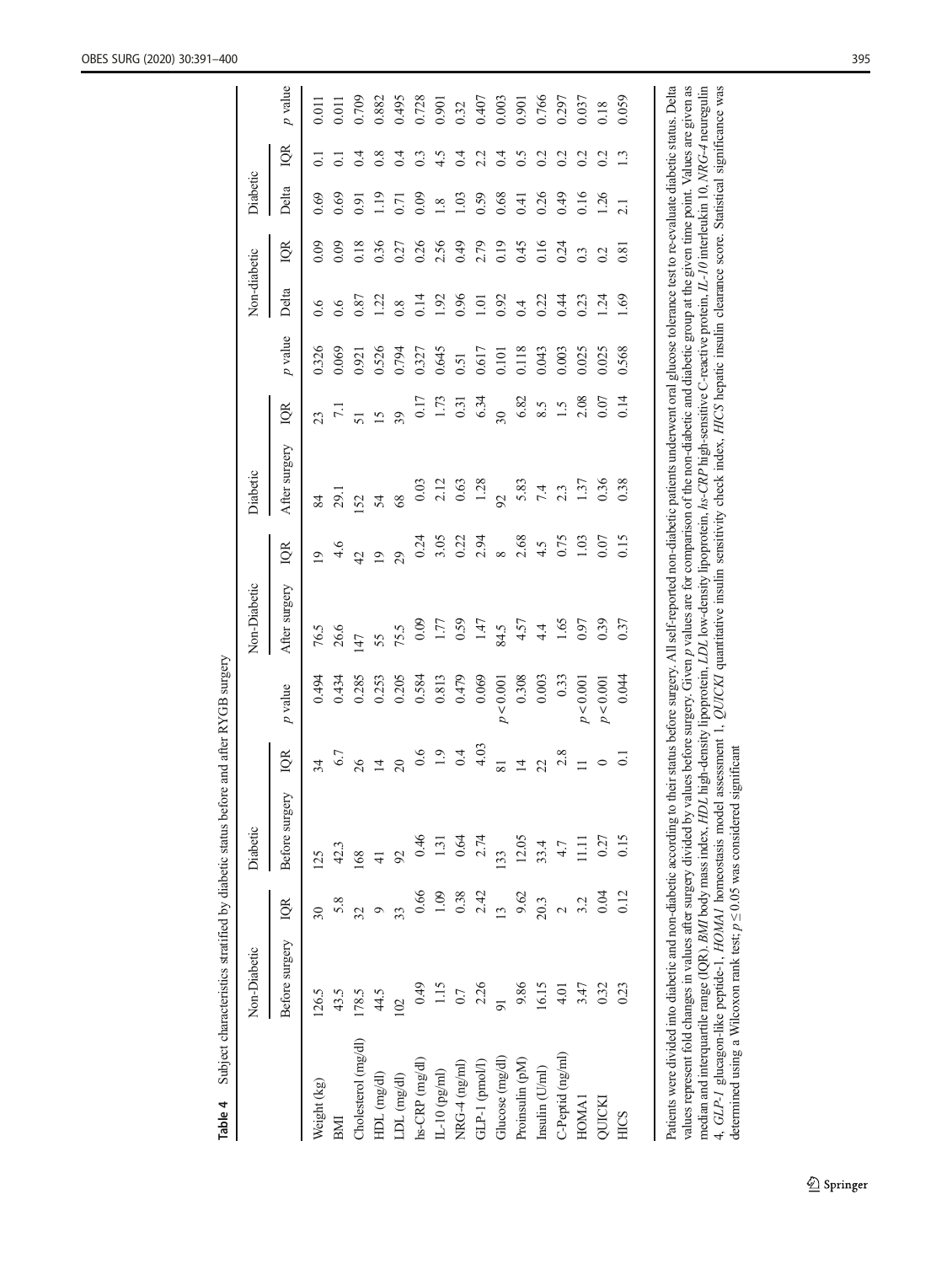To further assess whether this observed amelioration of metabolic parameters would be reflected in reduced pancreatic dysfunction, we analyzed three miRNAs associated with the pancreas [\[30](#page-8-0)–[32\]](#page-8-0). We observed a significant reduction in hsamiR-130b-3p ( $p < 0.001$ ), and hsa-miR-132-3p ( $p < 0.001$ ), (Fig. 1a, b). In contrast, hsa-miR-375 showed a significant increase 1 year after bariatric surgery  $(p < 0.001)$  (Fig. 1c). Furthermore, hsa-miR-375 baseline levels correlated with glucose levels  $(R = 0.482, p = 0.01)$ , insulin  $(R = 0.707,$  $p < 0.001$ ), and C-peptide ( $R = 0.629$ ,  $p < 0.001$ ) and consequently also with HOMA1 ( $R = 0.482$ ,  $p = 0.001$ ). When separating patients according to their diabetic status, non-diabetic patients showed correlations only for insulin ( $R = 0.846$ ,  $p < 0.001$ ) and C-peptide ( $R = 0.715$ ,  $p < 0.001$ ) but not for glucose and HOMA1, whereas hsa-miR-375 was correlated to all of those parameters in diabetic patients (glucose  $R =$ 0.514,  $p = 0.035$ ; insulin  $R = 0.522$ ,  $p = 0.32$ ; C-peptide  $R =$ 0.527,  $p = 0.03$ , and HOMA1  $R = 0.693$ ,  $p = 0.002$ ). No correlations of hsa-miR-375 were observed 1 year after bariatric surgery regardless of patient status. Levels of all miRNAs were similar in patients regardless of their diabetic status before and after surgery. Likewise, reduction of miRNAs was similar regardless of diabetic status.

As our results indicated an increased hepatic insulin clearance after bariatric surgery and especially in diabetic patients, we analyzed markers of liver dysfunction (Table [5](#page-6-0)). Overall,

Fig. 1 miRNA levels in morbidly obese patients before and after Roux-en-Y gastric bypass surgery. Circulating levels of miRNAs hsa-miR130 (panel a), hsa-miR-132 (panel b), hsa-miR-375 (panel c), and hsa-mi $R122$ (panel d) were determined as described under "[Methods.](#page-1-0)" RNA spike-in values were used for normalization of miRNA  $C_T$ values to obtain delta- $C_T$  ( $\Delta C_T$ ) values. Statistical significance was determined using a Wilcoxon rank test;  $p \le 0.05$  was considered significant

liver dysfunction was reduced 1 year after bariatric surgery in all patients regardless of diabetic status. However, baseline  $\gamma$ GT levels were significantly higher in diabetic patients be-fore surgery but similar after surgery (Table [6](#page-6-0)).  $\gamma$ GT levels correlated significantly with insulin levels in all patients  $(R =$ 0.427,  $p = 0.004$ ). This correlation was only due to diabetic patients with a very strong correlation in these patients  $(R =$ 0.743,  $p = 0.001$ ) and no correlation for non-diabetic patients  $(R = -0.23, p = 0.913)$ . This correlation remained intact after bariatric surgery for all patients  $(R = 0.629, p < 0.001)$  again with no correlation in non-diabetic patients ( $R = 0.027$ ,  $p =$ 0.895) and a strong correlation for diabetic patients  $(R =$ 0.929,  $p < 0.001$ ).

Previously, hsa-miR-122-5p (miR-122) was associated with hepatic injury and insulin resistance [\[33\]](#page-8-0). We therefore determined if miR-122 was reduced after bariatric surgery. miR-122 was significantly downregulated 1 year after bariatric surgery in all patients (fold change =  $0.45$ ,  $p < 0.001$ ). Baseline levels and levels after bariatric surgery were similar in diabetic and non-diabetic patients. Hsa-miR122 correlated significantly at baseline with AST  $(R = 0.501, p = 0.001)$ , and ALT ( $R = 0.555$ ,  $p < 0.001$ ), but not with  $\gamma$ GT ( $R = 0.158$ ,  $p =$ 0.311). However, correlation of hsa-miR122 was significant for all liver parameters one year after bariatric surgery (AST:  $R = 0.44$ ,  $p = 0.003$ ; ALT:  $R = 0.303$ ,  $p = 0.48$ ;  $\gamma$ GT:  $R =$ 0.759,  $p < 0.001$ ). In addition, relative reduction of hsa-

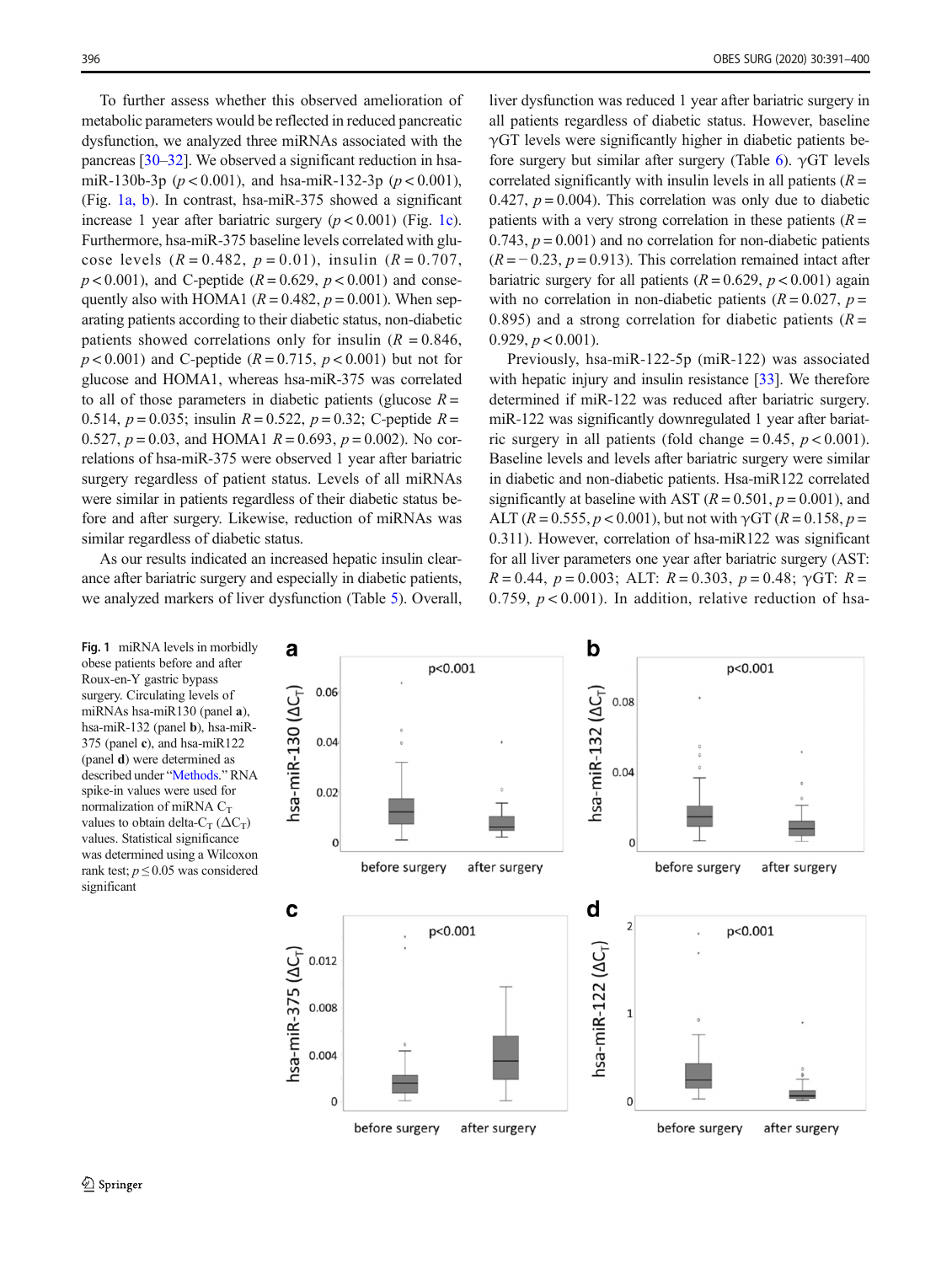<span id="page-6-0"></span>Table 5 Liver parameters in patients before and 1 year after gastric bypass surgery

|                   | Before surgery | <b>IOR</b> | After surgery | IQR | Delta | IOR. | <i>p</i> value |
|-------------------|----------------|------------|---------------|-----|-------|------|----------------|
| AST (U/I)         | 22             | 16         | 21            | 11  | 0.94  | 0.53 | 0.251          |
| ALT (U/l)         | 29             | 37         | 19            | 12  | 0.65  | 0.89 | 0.002          |
| $\gamma$ GT (U/l) | 37             | 30         | 17            | 14  | 0.52  | 0.31 | p < 0.001      |

Hepatic liver enzyme parameters were measured in patients before and 1 year after bariatric surgery. Delta values represent fold changes in values after surgery divided by values before surgery. Values are given as median and interquartile range (IQR). AST aspartate transaminase, ALT alanine transaminase,  $\gamma GT \gamma$ -glutamyltransferase. Statistical significance was determined using a Wilcoxon rank test;  $p \le 0.05$  was considered significant

miR122 correlated with relative reduction of AST  $(R = 0.378$ .  $p = 0.012$ ) and ALT ( $R = 0.303$ ,  $p = 0.48$ ) but not with  $\gamma$ GT  $(R = 0.171, p = 0.274)$ . At baseline and 1 year after surgery, hsa-miR122 did not correlate with levels of metabolic syndrome. In addition, relative reduction of BMI 1 year after surgery did not correlate with miR-122 relative reduction levels. When analyzing only diabetic patients, we found no correlation of miR-122 levels before surgery but we observed a positive correlation of relative changes in QUICKI with relative changes in miR-122 ( $R = 0.535$ ,  $p = 0.027$ ) in diabetic patients.

### **Discussion**

We present here evidence for an amelioration of metabolic syndrome–associated parameters in 43 morbidly obese patients 1 year after bariatric surgery. The overall reduction can be observed in all patients regardless of previous diabetic status. In an additional patient group of 26 patients, we were able to confirm our results already 6 months after RYGB surgery. This suggests that morbidly obese patients regardless of their diabetic status benefit from RYGB surgery in terms of metabolic syndrome prevention or amelioration. Similar to previous studies, we observed a massive reduction in BMI

1 year after RYGB surgery [[34\]](#page-9-0). In addition, lipid profiles changed with a reduction in total cholesterol and LDL and a slight increase in HDL. Furthermore, patients presented with a decreased proinflammatory status as suggested by the dramatic drop in hs-CRP and a similar increase in the anti-inflammatory cytokine IL-10. The results obtained in our cohort are in line with previous experiences in RYGB surgery patients [[35](#page-9-0)].

When analyzing markers of the metabolic syndrome, we found a robust and significant drop of glucose, insulin, C-peptide, and proinsulin levels regardless of diabetic status of the patients 1 year after surgery. As expected diabetic patients presented with higher levels of glucose, insulin, and C-peptide before surgery compared with nondiabetic patients. However, levels of proinsulin were not altered by the diabetic status. Previously, it was already suggested that high-fasting proinsulin levels might be indicative for insulin resistance [[10](#page-8-0)]. Furthermore, high proinsulin secretion was previously associated with beta cell dysfunction [[36](#page-9-0)]. The overall high levels of proinsulin might further suggest an overall dysfunction of beta cells in our patient cohort regardless of diabetic status before surgery. After RYGB surgery, similar levels of change for proinsulin and insulin levels as observed in our cohort were already reported [\[8](#page-8-0)]. We add to the current knowledge that changes in the level of proinsulin might be

|                      | Non-Diabetic             |    | Diabetic              |         |       | Non-Diabetic     |           | Diabetic             |         |            | Non-<br>diabetic |                  | Diabetic              |     |       |
|----------------------|--------------------------|----|-----------------------|---------|-------|------------------|-----------|----------------------|---------|------------|------------------|------------------|-----------------------|-----|-------|
|                      | <b>Before</b><br>surgery |    | IOR Before<br>surgery | IQR $p$ | value | After<br>surgery |           | IQR After<br>surgery | IQR $p$ | value      |                  |                  | Delta IQR Delta IQR p |     | value |
| AST<br>(U/I)         | 19.5                     | 17 | 23                    | 19      | 0.12  | 21               | 9         | 19                   | 20      | 0.842      | 0.95             | 0.48 0.82        |                       | 0.5 | 0.393 |
| ALT (U/l) 27.5       |                          | 30 | 36                    | 40      | 0.146 | 18.5             | $12.3$ 19 |                      |         | 24.5 0.663 | 0.7              |                  | 0.88 0.54             | 0.6 | 0.693 |
| $\gamma$ GT<br>(U/1) | 28.5                     | 28 | 45                    | 33      | 0.04  | 15.5             | 12.5 17   |                      |         | 14.5 0.357 | 0.53             | $0.32 \quad 0.5$ |                       | 0.3 | 0.799 |

Table 6 Liver parameters stratified by diabetic status before and 1 year after gastric bypass surgery

Patients were stratified according to their diabetic status and liver enzyme parameters are given accordingly. Delta values represent fold changes in values after surgery divided by values before surgery. Given  $p$  values are for comparison of the non-diabetic and diabetic group at the given time point. Values are given as median and interquartile range (IQR). AST aspartate transaminase, ALT alanine transaminase,  $\gamma GT \gamma$ -glutamyltransferase. Statistical significance was determined using a Wilcoxon rank test;  $p \le 0.05$  was considered significant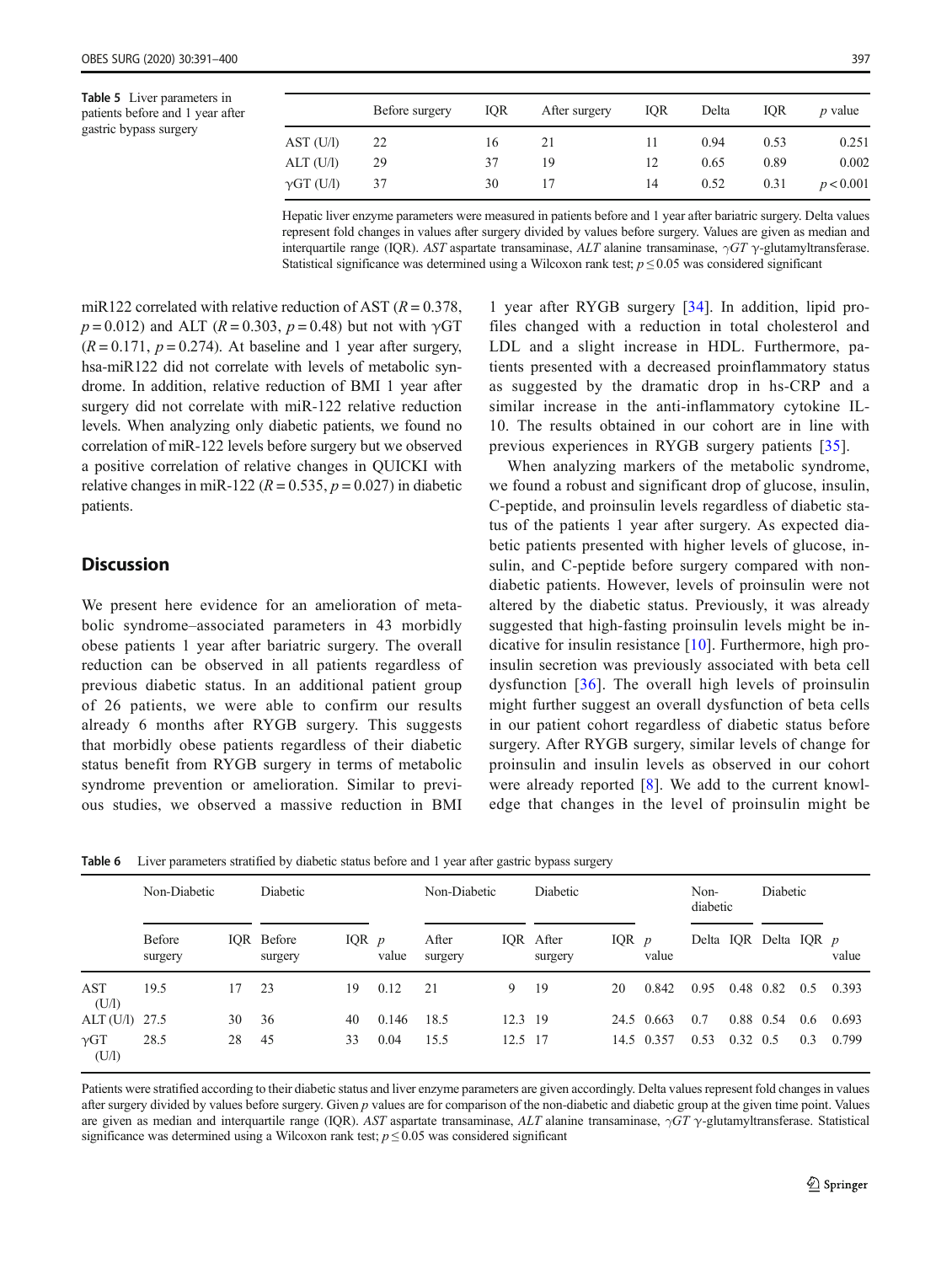directly connected to the overall weight loss after RYGB surgery in diabetic patients. In addition, we observed a dysfunctional relation of proinsulin with insulin and Cpeptide in morbidly obese patients before surgery as correlations of the three proteins were only present after RYGB surgery.

To further understand changes in the pancreatic function in morbidly obese individuals, we analyzed the profile of hsamiR-130b, hsa-miR-132-3p, and hsa-miR-375, representing three miRNAs associated with pancreatic function. hsa-miR-130b was previously demonstrated to be elevated in islets from hyperglycemic human donors [[30\]](#page-8-0), hsa-miR-132-3p was proposed to be elevated long before the onset of diabetes in a mouse model, and hsa-miR-375 was demonstrated to be involved in the formation of beta cell identity, control of beta cell mass, and regulation of insulin secretion [[32\]](#page-8-0). Our data indicates a reduction of hsa-miR-130b, and hsa-miR-132. Considering previous reports about these miRNAs, such reduction might indeed indicate reduced pancreatic stress after RYGB surgery due to the reduction of hyperglycemia. We speculate that both hsa-miR-130 and hsa-miR-132 might be early indicators of metabolic stress before the onset of clinical symptoms as also the non-diabetic patient group displayed a significant reduction in both miRNAs 1 year after surgery. Furthermore, we observed an increase of hsa-miR-375 1 year after bariatric surgery. Knockout of hsa-miR-375 in a mouse model induced a hyperglycemic phenotype with reduced beta cell mass [\[37](#page-9-0)]. The increased level of circulating hsa-miR-375 might therefore indicate an amelioration of beta cell function or changes in beta cell mass as indicated previously [\[14](#page-8-0)].

Previous research suggested NRG-4 as a potential marker of metabolic syndrome [\[38\]](#page-9-0) including elevation in prediabetic and diabetic patients [[39\]](#page-9-0). However, within our cohort, we did not detect differences in plasma levels between non-diabetic and diabetic patients and failed to measure changes 1 year after bariatric surgery. However, recent data from mouse experiments described a potential role of hepatic NRG-4 in gluconeogenesis [[29](#page-8-0)]. As we measured only plasma levels of NRG-4, we cannot rule out different organs being responsible for its production before and after RYGB surgery.

GLP-1 was reported to be increasingly released postprandial after RYGB and contribute to improved glucose metabolism [[40\]](#page-9-0). At baseline in a fasting state, we were not able to determine changes in circulating levels of GLP-1. However, GLP-1 secretion was reported to be dependent on the rate of carbohydrate digestion [[41](#page-9-0)] which could explain the lack of GLP-1 change in our cohort as blood samples were taken in an overnight fasting state.

RYGB surgery was previously associated with an increase in hepatic insulin clearance [\[28\]](#page-8-0). Our study supports this data as we were able to observe a similar increase of hepatic insulin clearance measured via the ratio of C-peptide and insulin. This increased hepatic insulin clearance might also explain the

beneficial development of the HOMA index [\[42](#page-9-0)]. We therefore suggest that especially diabetic patients benefit from bariatric surgery by increasing insulin clearance. Besides a possible amelioration of hepatic insulin clearance, overall liver dysfunction was reduced after RYGB surgery. Both previously elevated liver enzyme parameters were reduced in our cohort 1 year after surgery. Of note, diabetic patients presented with elevated  $\gamma$ GT levels compared with non-diabetic patients in our cohort. Furthermore,  $\gamma$ GT levels correlated significantly with insulin levels before and after bariatric surgery exclusively in diabetic patients.  $\gamma$ GT was already shown to associate with type 2 diabetes mellitus and metabolic syndrome [\[43](#page-9-0)]. Furthermore,  $\gamma$ GT was already demonstrated to correlate with several markers of obesity and metabolic syndrome [\[44,](#page-9-0) [45](#page-9-0)]. Our data might indicate that diabetic status and liver function might be closely related in diabetic patients even after RYGB surgery.

To further understand changes in liver function after surgery, we analyzed hsa-miR-122. Altered hsa-miR-122 function has been already documented in a variety of liver diseases including alcohol-induced liver disease and nonalcoholic fatty liver disease as well as in insulin resistance [\[33,](#page-8-0) [46,](#page-9-0) [47\]](#page-9-0). Recently, this miRNA was associated with the prediction of liver dysfunction after liver resection [\[48\]](#page-9-0). Furthermore, previous publications suggested a role for hsa-miR-122 as a biomarker for obesity [[49\]](#page-9-0). Here we were able to demonstrate that patients showed reduced levels of hsa-miR122 1 year after RYGB surgery regardless of diabetic status. Interestingly, hsa-miR-122 correlated with AST and ALT but not  $\gamma$ GT before surgery.

Some limitations might be considered when interpreting data from our cohort group. We only included patients undergoing RYGB surgery omitting other bariatric surgery procedures. Given the success of the procedure for weight loss, a stratification for efficiency is difficult as all patients massively reduced their BMI 1 year after the surgery. It would be interesting to evaluate in long-term studies the overall health benefit and changes in the metabolic risk in patients undergoing RYGB surgery. In addition, due to legal restrictions, we could not access data of patients who declined to participate in the study. Therefore, a selection bias between those patients who volunteered to participate in the study and those who declined to take part cannot be excluded. Similarly, a selection bias might exist between those patients who voluntarily performed the required follow-up visits and those who did not.

However, overall, our data demonstrates that all morbidly obese individuals benefited from RYGB surgery regardless of previous diabetic status. Classical parameters of the metabolic syndrome, but also miRNAs associated with hepatic and pancreatic stress, were all reduced in our cohort. We therefore suggest, that, at least in our cohort, no metabolically healthy individual was present as all patients showed improvement in metabolic syndrome–associated parameters.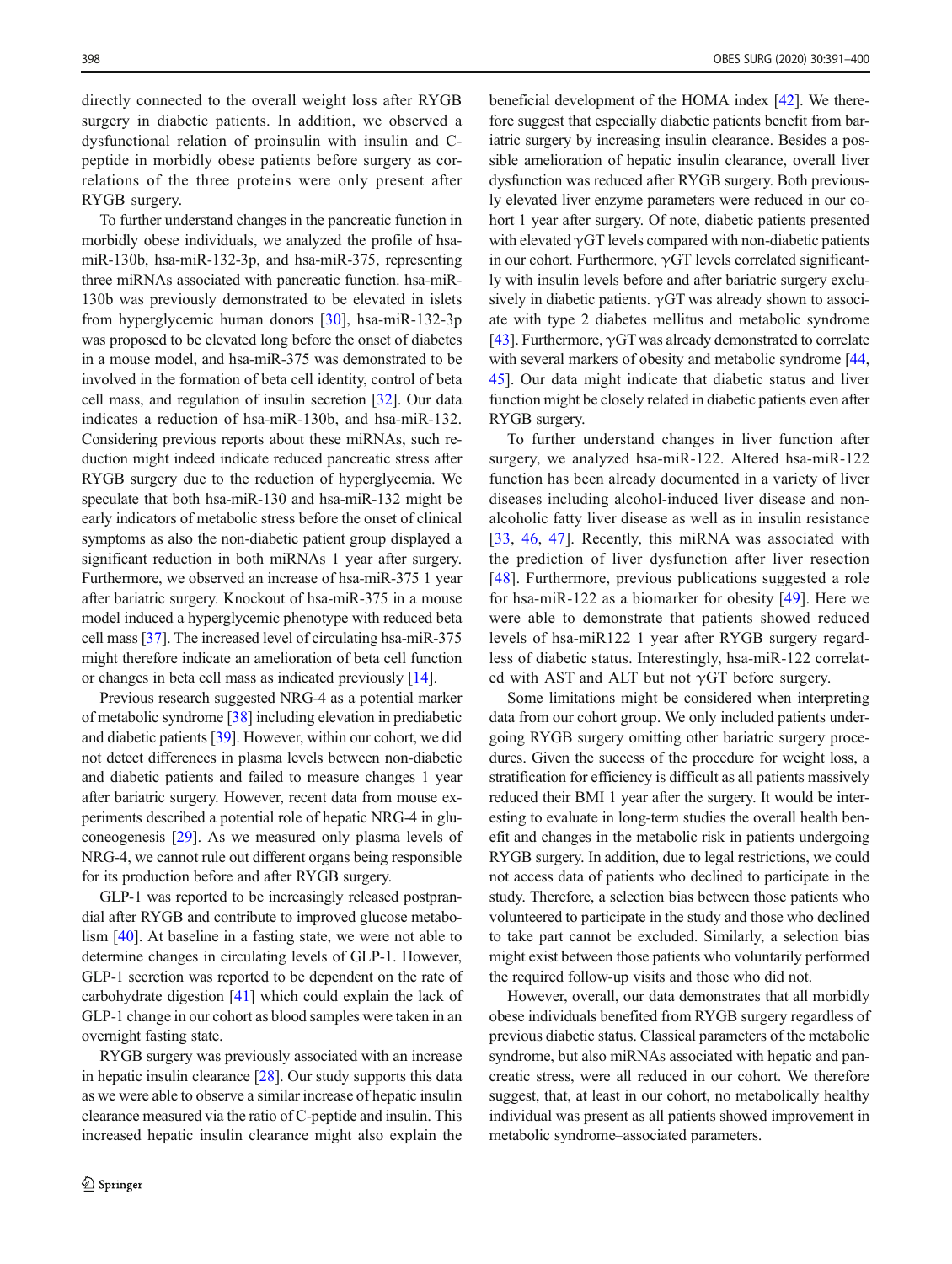<span id="page-8-0"></span>Funding Information Open access funding provided by Medical University of Vienna. This work was financed by a grant from the Austrian National Bank (Jubilaeumsfondsprojekt No. 16377) to GRK.

#### Compliance with Ethical Standards

Conflict of Interest The authors declare that they have no conflict of interest.

Ethical Approval The study was approved by the Ethical Committee of the participating hospital.

Informed Consent Written informed consent was obtained for each participant before bariatric surgery in the study.

Open Access This article is distributed under the terms of the Creative Commons Attribution 4.0 International License (http:// creativecommons.org/licenses/by/4.0/), which permits unrestricted use, distribution, and reproduction in any medium, provided you give appropriate credit to the original author(s) and the source, provide a link to the Creative Commons license, and indicate if changes were made.

### **References**

- 1. Pivovarova O, Bernigau W, Bobbert T, et al. Hepatic insulin clearance is closely related to metabolic syndrome components. Diabetes Care. 2013;36(11):3779–85.
- 2. Reaven GM. Banting lecture 1988. Role of insulin resistance in human disease. Diabetes. 1988;37(12):1595–607.
- 3. Mokdad AH, Bowman BA, Ford ES, et al. The continuing epidemics of obesity and diabetes in the United States. Jama. 2001;286(10):1195–200.
- 4. Kahn SE, Prigeon RL, McCulloch DK, et al. Quantification of the relationship between insulin sensitivity and beta-cell function in human subjects. Evidence for a hyperbolic function. Diabetes. 1993;42(11):1663–72.
- 5. Le Stunff C, Bougneres P. Early changes in postprandial insulin secretion, not in insulin sensitivity, characterize juvenile obesity. Diabetes. 1994;43(5):696–702.
- 6. Bojsen-Moller KN, Lundsgaard AM, Madsbad S, et al. Hepatic insulin clearance in regulation of systemic insulin concentrationsrole of carbohydrate and energy availability. Diabetes. 2018;67(11): 2129–36.
- 7. Gumbs AA, Modlin IM, Ballantyne GH. Changes in insulin resistance following bariatric surgery: role of caloric restriction and weight loss. Obes Surg. 2005;15(4):462–73.
- 8. Johansson HE, Haenni A, Ohrvall M, et al. Alterations in proinsulin and insulin dynamics, HDL cholesterol and ALT after gastric bypass surgery. A 42-months follow-up study. Obes Surg. 2009;19(5): 601–7.
- 9. Wickremesekera K, Miller G, Naotunne TD, et al. Loss of insulin resistance after Roux-en-Y gastric bypass surgery: a time course study. Obes Surg. 2005;15(4):474–81.
- 10. Johansson HE, Ohrvall M, Haenni A, et al. Gastric bypass alters the dynamics and metabolic effects of insulin and proinsulin secretion. Diabet Med: a journal of the British Diabetic Association. 2007;24(11):1213–20.
- 11. Hohensinner PJ, Kaun C, Ebenbauer B, et al. Reduction of premature aging markers after gastric bypass surgery in morbidly obese patients. Obes Surg. 2018;28(9):2804–10.
- 12. Rega-Kaun G, Kaun C, Ebenbauer B, et al. Bariatric surgery in morbidly obese individuals affects plasma levels of protein C and thrombomodulin. J Thromb Thrombolysis. 2019;47(1):51-6.
- Matsuda A, Makino N, Tozawa T, et al. Pancreatic fat accumulation, fibrosis, and acinar cell injury in the Zucker diabetic fatty rat fed a chronic high-fat diet. Pancreas. 2014;43(5):735–43.
- 14. Lautenbach A, Wernecke M, Riedel N, et al. Adaptive changes in pancreas post Roux-en-Y gastric bypass induced weight loss. Diabetes Metab Res Rev. 2018;34(7):e3025.
- 15. Sullivan CA, Cacicedo JM, Rajendran I, et al. Comparison of proinsulin and C-peptide secretion in healthy versus long-standing type 1 diabetes mellitus cohorts: a pilot study. PLoS One. 2018;13(11): e0207065.
- 16. Uchizono Y, Alarcon C, Wicksteed BL, et al. The balance between proinsulin biosynthesis and insulin secretion: where can imbalance lead? Diabet Obes Metab. 2007;9(Suppl 2):56–66.
- Rhodes CJ. Type 2 diabetes-a matter of beta-cell life and death? Science. 2005;307(5708):380–4.
- 18. Kahn SE, Halban PA. Release of incompletely processed proinsulin is the cause of the disproportionate proinsulinemia of NIDDM. Diabetes. 1997;46(11):1725–32.
- 19. Watkins RA, Evans-Molina C, Terrell JK, et al. Proinsulin and heat shock protein 90 as biomarkers of beta-cell stress in the early period after onset of type 1 diabetes. Transl Res. 2016;168:96–1060.
- 20. Kruschitz R, Luger M, Kienbacher C, et al. The effect of roux-en-Y vs. omega-loop gastric bypass on liver, metabolic parameters, and weight loss. Obes Surg. 2016;26(9):2204–12.
- 21. Llave C, Xie Z, Kasschau KD, et al. Cleavage of Scarecrow-like mRNA targets directed by a class of Arabidopsis miRNA. Science. 2002;297(5589):2053–6.
- 22. Victoria B, Nunez Lopez YO, Masternak MM. MicroRNAs and the metabolic hallmarks of aging. Mol Cell Endocrinol. 2017;455:131– 47.
- 23. Runkel N, Colombo-Benkmann M, Hüttl TP, et al. Evidence-based German guidelines for surgery for obesity. Int J Color Dis. 2011;26(4):397–404.
- 24. Disse E, Pasquer A, Espalieu P, et al. Greater weight loss with the omega loop bypass compared to the Roux-en-Y gastric bypass: a comparative study. Obes Surg. 2014;24(6):841–6.
- 25. Blondal T, Jensby Nielsen S, Baker A, et al. Assessing sample and miRNA profile quality in serum and plasma or other biofluids. Methods. 2013;59(1):S1–6.
- 26. Matthews DR, Hosker JP, Rudenski AS, et al. Homeostasis model assessment: insulin resistance and beta-cell function from fasting plasma glucose and insulin concentrations in man. Diabetologia. 1985;28(7):412–9.
- 27. Katz A, Nambi SS, Mather K, et al. Quantitative insulin sensitivity check index: a simple, accurate method for assessing insulin sensitivity in humans. J Clin Endocrinol Metab. 2000;85(7):2402–10.
- 28. Bojsen-Moller KN, Dirksen C, Jorgensen NB, et al. Increased hepatic insulin clearance after Roux-en-Y gastric bypass. J Clin Endocrinol Metab. 2013;98(6):E1066–71.
- 29. Zhang L, Bai M, Tang H, et al. Role of hepatic neuregulin 4 in the regulation of gluconeogenesis in mice. Life Sci. 2019;217:185–92.
- 30. Ofori JK, Salunkhe VA, Bagge A, et al. Elevated miR-130a/ miR130b/miR-152 expression reduces intracellular ATP levels in the pancreatic beta cell. Sci Rep. 2017;7:44986.
- 31. Seyhan AA, Nunez Lopez YO, Xie H, et al. Pancreas-enriched miRNAs are altered in the circulation of subjects with diabetes: a pilot cross-sectional study. Sci Rep. 2016;6:31479.
- 32. Eliasson L. The small RNA miR-375 a pancreatic islet abundant miRNA with multiple roles in endocrine beta cell function. Mol Cell Endocrinol. 2017;456:95–101.
- 33. Iacomino G, Siani A. Role of microRNAs in obesity and obesityrelated diseases. Genes Nutr. 2017;12:23.